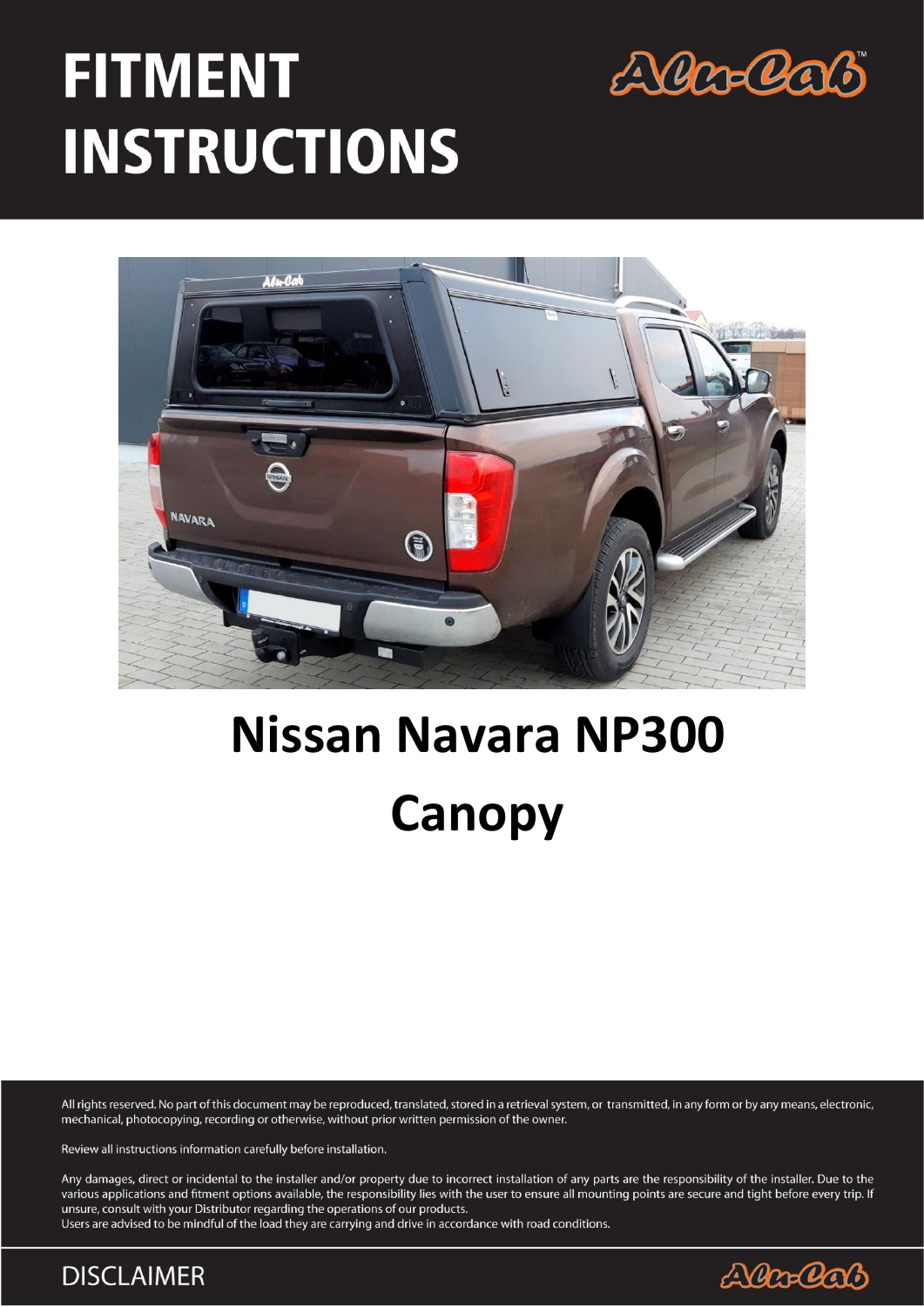# **1. Canopy Fitment – Tools, Fasteners & Materials**

The tables below show the equipment, i.e. tools and fasteners required to start the canopy fitment for a Nissan Navara NP300.

### **1.1. Tools & Item Required:**

| <b>TOOLS</b>           | <b>ITEM</b>                         |
|------------------------|-------------------------------------|
| Ratchet                | Turpentine                          |
| Allen key              | Cloth                               |
| 13mm Socket            | Black sealant, silicone or Sikaflex |
| 13mm Ring Flat Spanner | <b>Window Cleaner</b>               |
|                        |                                     |

# **1.2. Hardware supplied**: (Included with canopy)

| <b>ITEM NO.</b> | <b>PART NUMBER</b>             | <b>DESCRIPTION</b>     | <b>SET REQ</b>  |
|-----------------|--------------------------------|------------------------|-----------------|
|                 | NP300-CHAN-BRKT-01-00          | <b>CHANNEL BRACKET</b> | 6               |
| $\overline{2}$  | NP300-SPACER-PLT-01-00         | <b>SPACER PLATE</b>    | 6               |
| 3               | Universal Canopy Mount Bracket | Canopy Mount Bracket   | 6               |
| 4               | NP300-NUT-PLT-01-00            | <b>NUT PLATE</b>       | 6               |
| 5               | M8x30 Hex Head Bolts           | <b>Hex Head Bolts</b>  | 18              |
| 6               | DIN 7980 M8 Spring Washer      | <b>Spring Washer</b>   | 12 <sup>2</sup> |
|                 | DIN 125A M8 Flat Washer        | <b>Flat Washer</b>     | 24              |
| 8               | ISO 7040 M8 Nyloc Nut          | Nyloc Nut              | 18              |
| 9               | M8x20 Hex Head Bolt            | M8x20 Hex Head Bolt    | 12 <sup>2</sup> |
| 10              | M8 Nut Cap                     | Nut Cap                | 12              |
| 11              | TLCruiser Shim (60x30x1.6mm)   | <b>SHIM PLATE</b>      | 24              |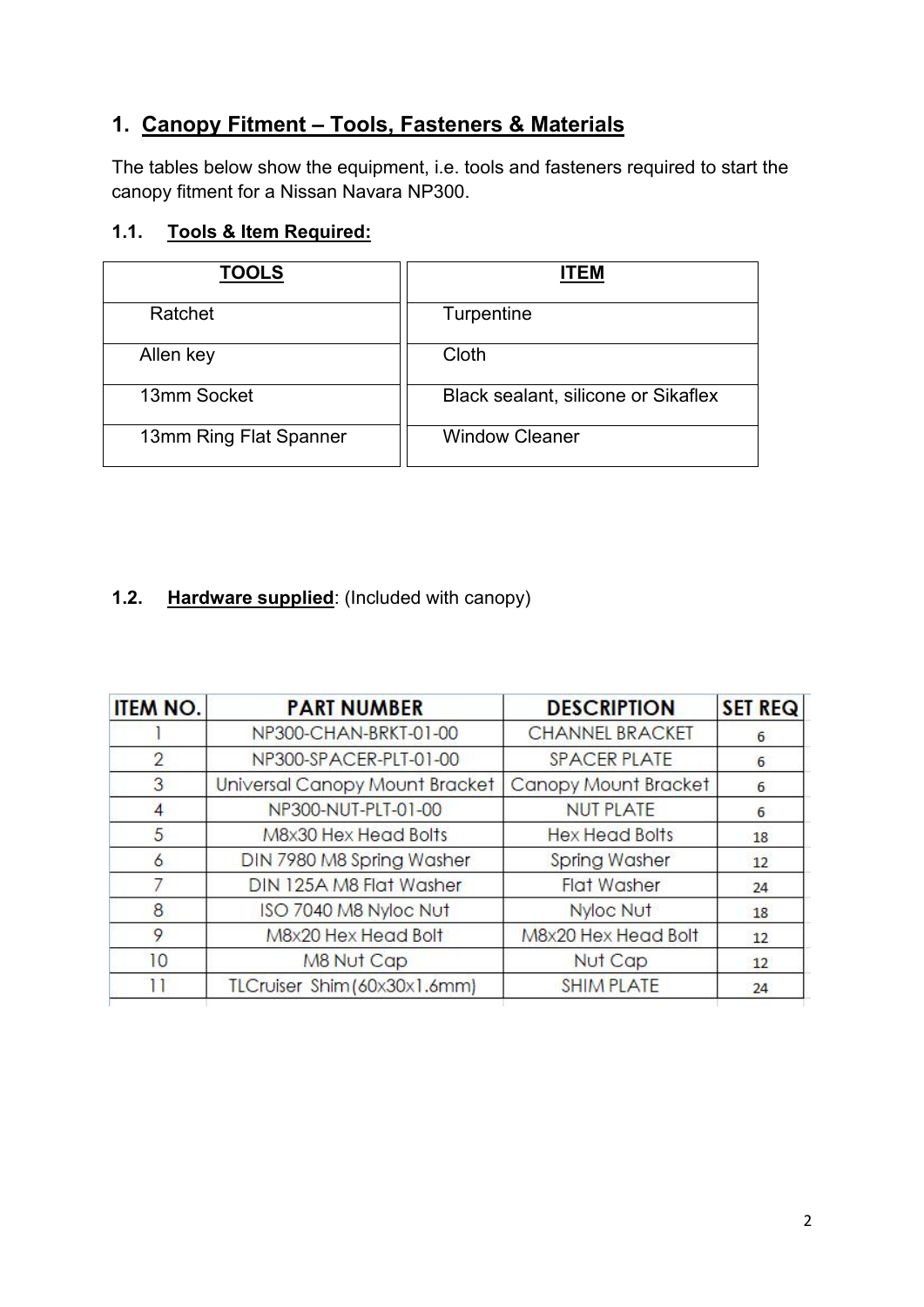



# **2. Mounting the canopy brackets to the load bin**

The Navara NP300 canopy has six bracket kits (3 per side) which are fitted to the load bin.

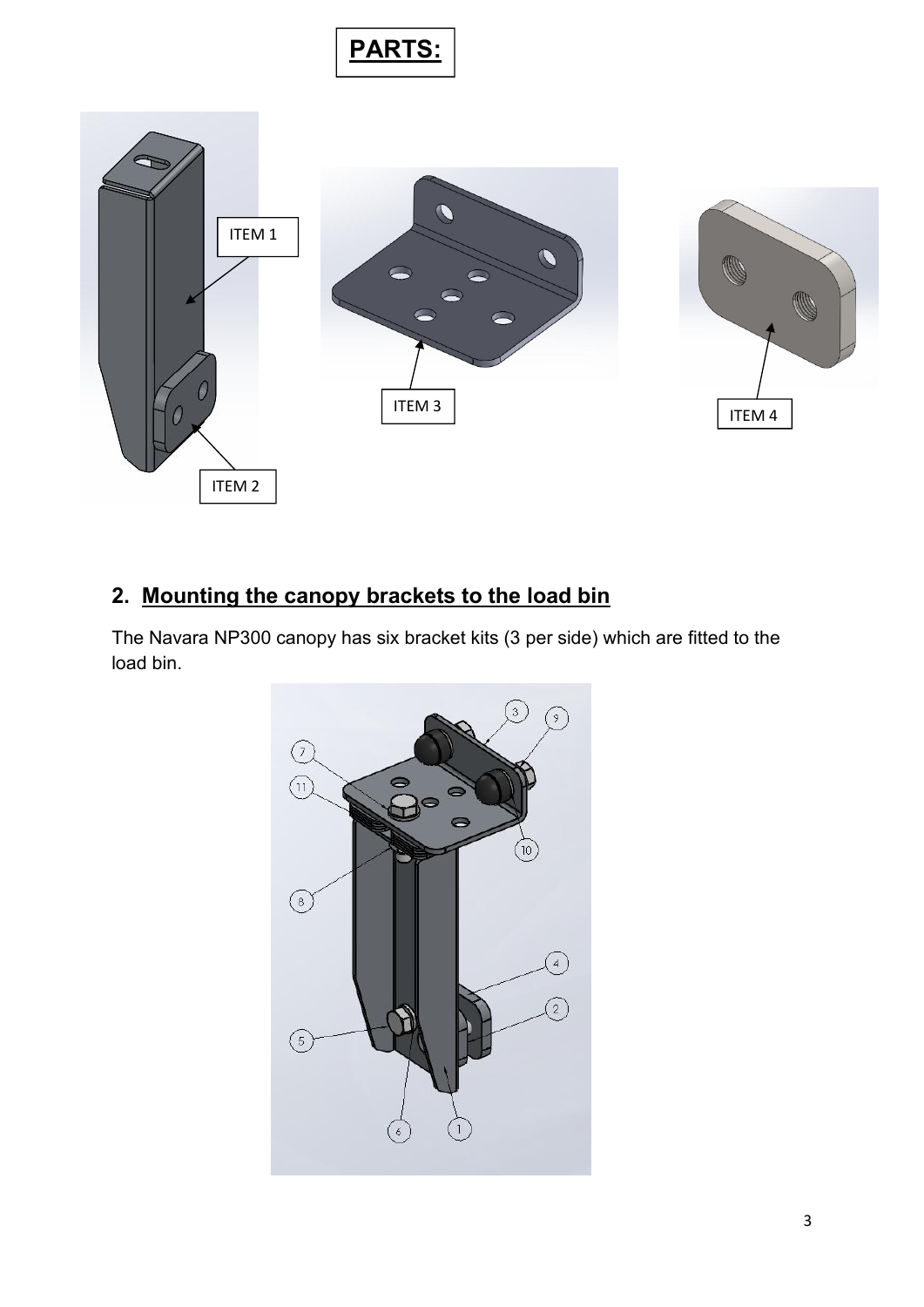### **2.1. Mounting the Support Brackets to the Load Bin**





#### **WARNING**

Always wear appropriate PPE (Personal protection equipment) when fitting this product.<br>Although the mounting kit is designed to be DIY, if you have any doubts or concerns, contact an accredited fitment centre to carry out the work. Alu-Cab will not be liable for any injury to persons, and/or damage to products and/or vehicles.